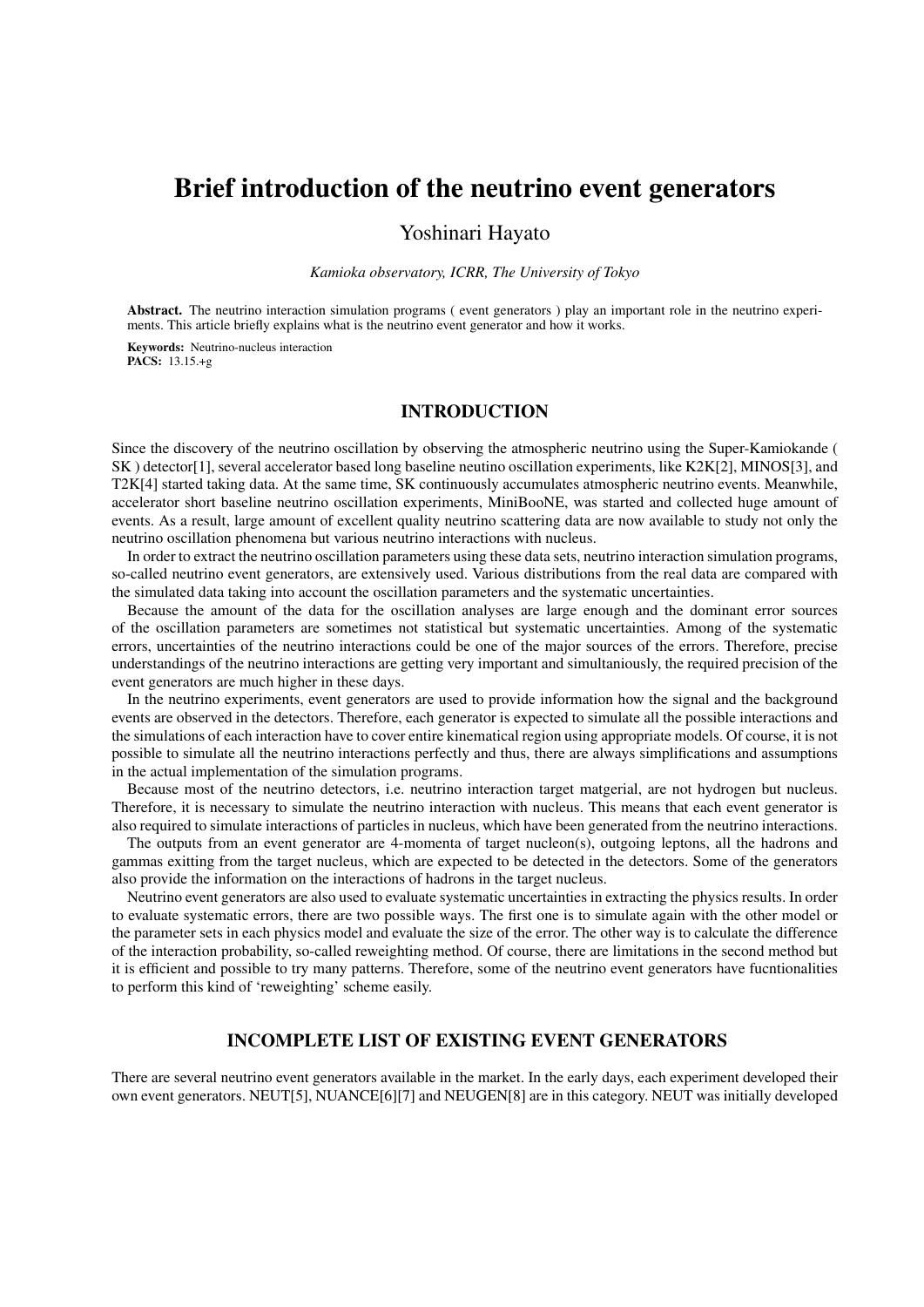for the Kamiokande experiment and continuously updated for the Super-Kamiokande, the K2K, the SciBooNE[9] and the T2K experiments. NUANCE was developed for the IMB experiment and used in the other experiments. For example, MiniBooNE [10] has been using NUANCE as the official generator and improved it using the high statistics data of this experiment. NEUGEN was developed for the SOUDAN experiment[11] and has been updated to be used in the MINOS experiment.

Then, there are attempts to develop general purpose generators. FLUKA [12][13] and GENIE [14] are in this category. These event generators are not the simple interaction simulation programs but have additional functionalities like the geometry handling and so on. FLUKA is the general purpose simulation program which simulates interactions of wide variety of particles and it also handles neutrino interactions. GENIE is a generator which is intended to be used in various neutrino experiments. GENIE is designed to be a new universal generator and actually used in several experiments like ArgoNeut[15], MicroBooNE[16], MINOS, MINERVA [17], and T2K. The GENIE collaboration is continuously working to include the latest interaction models.

Recently, there are another kind of event generators, which were developed by theorist groups. GIBUU[18] and NuWro[19] are in this category. GIBUU is aiming to provide an unified transport framework in the MeV to GeV energy regimes for elementary reactions on nuclei, e.g. electron - nucleus, photon - nucleus, hadron - nucleus, heavy ion and neutrino - nucleus collisions. This program library simulates particle transportation in nucleus with numerous nuclear effects with up to date models. NuWro is another event generators developed by Wroclaw group. The main motivation of the authors of NuWro was to have tools to investigate the impact of nuclear effects on directly observable quantities with all the final state interactions included. Now, NuWro simulates all the essential interactions and it is possible to be used in the experiments.

#### STANDARD FRAMEWORK OF THE GENERATORS

In this section, the standard framework of the neutrino event generator and the physics models used to simulate neutrino interactions are briefly explained.

Most of the neutrino event generators generate an event in two steps. In the first step, a neutrino interaction is simulated and then, the interactions of the generated particles in the nucleus are simulated as the second step.

Primary neutrino interactions in the generators are usually categoraized as follows:

- (Quasi-)elastic scattering ( $V N \rightarrow \ell N'$ ),
- meson productions via resonance  $(V N \rightarrow \ell N' m)$ ,
- coherent pion production ( $VX \to \ell \pi X$ ),
- Deep inelastic scattering ( $vN \rightarrow \ell N'$  hadrons),

where  $N, \ell, m, X$  denote nucleon, lepton, meson and nucleus, respectively. In the recent neutrino event generators, several other interactions are also simulated to explain the results from the recent high statistics experiments.

The formalism of quasi-elastic scattering off a free proton used in the simulation programs, is described by Llewellyn-Smith [20]. In this formulation, there are two form factors, vector and axial vector form factors. Originally, dipole shape has been used for both form factors. However, it turned out that dipole shape is not perfect for the vector form factor. Therefore, most of the generators use more complicated form, which has been extracted from the recent results of various electron scattering experiments. The axial vector form factor needs to be extracted from the neutrino interactions and thus, still dipole shape is assumed. In order to simulate CCQE in the nucleus, some of the simulators use relativistic Fermi-gas models, like the one by Smith and Moniz [21]. The other recent simulators use more sophisticated models and take into account the realistic momentum and potential distributions of nucleon in the nucleus ( spectral functions ), short range correlations, local density models of nucleus, the random phase approximation and so on.

The resonance productions are simulated using the model by Rein and Sehgal[22] in the traditional event generators. Because it is possible to take into account all the resonances below  $2GeV/c^2$  and the interferences of the resonances are also considered in calculating the cross-sections and kinematics of the particles using this model. However, the simulated results of electron scatterings and photo-productions with the event generator, which uses same framework as the one in Rein-Sehgal's model, show differences if we compare with the recent experimental results. There are attempts to modify the structure functions to give better agreements to overcome this problem.[23] Recently, more sophisticated models are developed to simulate resonace productions and used in some generators, like GIBUU and NuWro.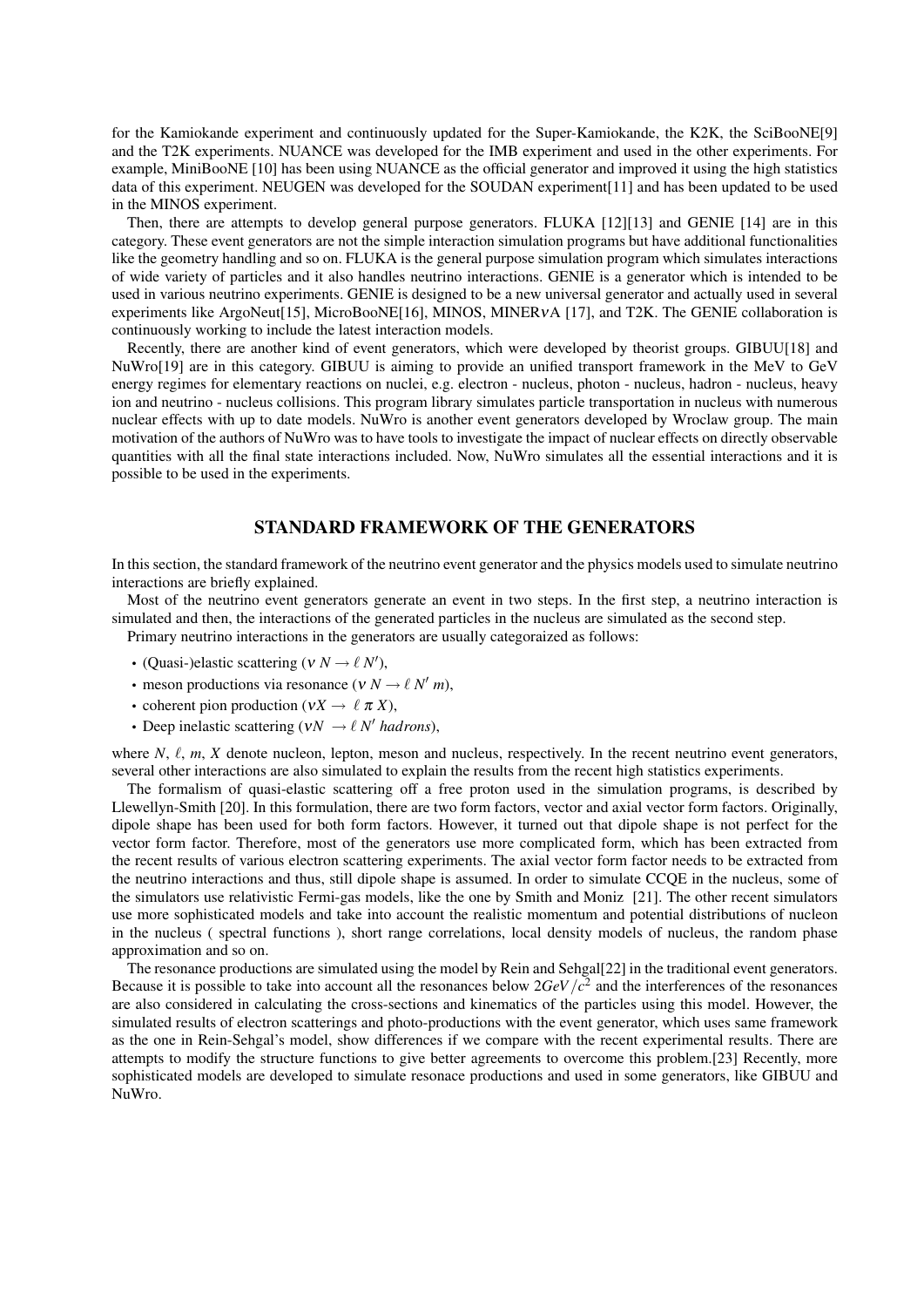There is another type of pion production, so-called coherent pion production. In this interaction, a neutrino is scattered with the nucleus and pion is created but the nucleus stays the same. This interaction is known to exist in the high energy region, i.e. above several GeV, and modeled by Rein and Sehgal[24] This model predicts not only the neutral current but the charged current. The cross-section of neutral current coherent pion productions seemed to agree with the recent measurements. On the other hand, the measured charged current cross-sections in K2K and SciBooNE were very small below 1.5 GeV or so compared to the predictions.[25]Since then, several modifications to the Rein and Sehgal's model and new models have been proposed and each event generator uses the models, which they think is most appropriate for their purpose.

In simulating the deep inelastic scattering, standard structure functions, F2 and xF3, are used. Here, most of the generator apply corrections for the low  $q^2$ , small intermediate hadron invariant mass (W) interactions, based on the formulation by Bodek and Yang[27]. Because the usual form factors ( parton distribution functions ) are not applicable in this kinematical region. Therefore, Bodek and Yang fit the existing data to extract the correction factors on the the structure functions F2 and made reasonable assumption on xF3.

In the last decade, K2K and MiniBooNE reported the deficits of the foward going muons and also enhancement in the rate of the CCQE like events around and below 1 GeV. These discrepancies have been reproduced by changing the axial vector mass larger by  $\sim 20\%$  or more. However, the value of the axial vector mass is expected to be  $\sim 1GeV/c^2$ . Because these two experiments uses Carbon and Oxygen as the neutrino interaction target, these discrepancies could be coming from the difference of interactions between nucleon and nucleus. Recently, several models try to explain these differences by taking account the multi-nucleon correlation in the nucleus target. Some of the event generators, like GENIE, GIBUU and NuWro, already incorporate these interactions and the working group of NEUT is also trying to implement this kind of effects. Unfortunately, existing neutrino scattering data are not sufficient to confirm whether these differences are really coming from the multi-nucleon effects or not. However, the experiments like MINERνA, MicroBooNE and T2K are expected to provide further information on this issue in near future.

The interactions of hardons are also taken care of as described in the beginning. Basically, there are two ways in simulating these interactions. ( GIBUU uses more sophisticated model. See the reference of transport model of GIBUU[18] ) The first one is to use the cascade model and trace the produced hadrons in the nuclear medium until they escape from the nucleus. The other is more simplified model and produce the final state particles from the nucleus using the type of the particle and its location and momentum. The actual implementations of interactions of hadrons in nucleus, like the model of the nucleus, the interaction probabilities, the determination procedures of the kinematics of the scattering particles and so on, are quite different in each event generator. For further detail, please refer to the references of each simulation program.

As described, actual implementations of the models are different in the generators. Therefore, the results may be different between the generators even if they use the same model. This is why it is also important to compare various kinematical distributions from different generators.

#### **REFERENCES**

- 1. Y. Fukuda *et al.* [Super-Kamiokande Collaboration], *Phys. Rev. Lett.* 81, 1562 (1998).
- 2. S. H. Ahn *et al.* [K2K Collaboration], *Phys. Lett. B* 511, 178 (2001).
- 3. P. Adamson *et al.* [MINOS Collaboration], *Phys. Rev. D* 77, 072002 (2008).
- 4. K. Abe *et al.* [T2K Collaboration], *Nucl. Instrum. Meth. A* 659, 106 (2011).
- 5. Y. Hayato, *Acta Phys. Polon. B* 40, 2477 (2009).
- 6. D. Casper, *Nucl. Phys. Proc. Suppl.* 112, 161 (2002).
- 7. P. Przewlocki, *Acta Phys. Polon. B* 40, 2513 (2009).
- 8. H. Gallagher, *Nucl. Phys. Proc. Suppl.* 112, 188 (2002).
- 9. Y. Kurimoto *et al.* [SciBooNE Collaboration], *Phys. Rev. D* 81, 111102 (2010).
- 10. A. A. Aguilar-Arevalo *et al.* [MiniBooNE Collaboration], *Nucl. Instrum. Meth. A* 599, 28 (2009).
- 11. T. Kafka [Soudan-2 Collaboration], *J. Phys. Conf. Ser.* 39, 310 (2006).
- 12. G. Battistoni et al. , *AIP Conference Proceeding* 896, 31-49, (2007)
- 13. A. Ferrari, P.R. Sala, A. Fasso', and J. Ranft, CERN-2005-10, INFN/TC 05/11, SLAC-R-773 ( 2005 ).
- 14. C. Andreopoulos et al., *Nucl. Instrum. Meth. A* 614, 87 (2010).
- 15. C. Anderson *et al.* [ArgoNeuT Collaboration], *Phys. Rev. Lett.* 108, 161802 (2012).
- 16. C. M. Ignarra [MicroBooNE Collaboration], *arXiv:1110.1604 [physics.ins-det]*.
- 17. D. W. Schmitz [MINERvA Collaboration], *AIP Conf. Proc.* 1405, 243 (2011).
- 18. O. Buss et al., *Phys. Reports.* 512, 1 ( 2012 ).
- 19. T. Golan, C. Juszczak and J. T. Sobczyk, *Phys. Rev. C* 86, 015505 (2012).